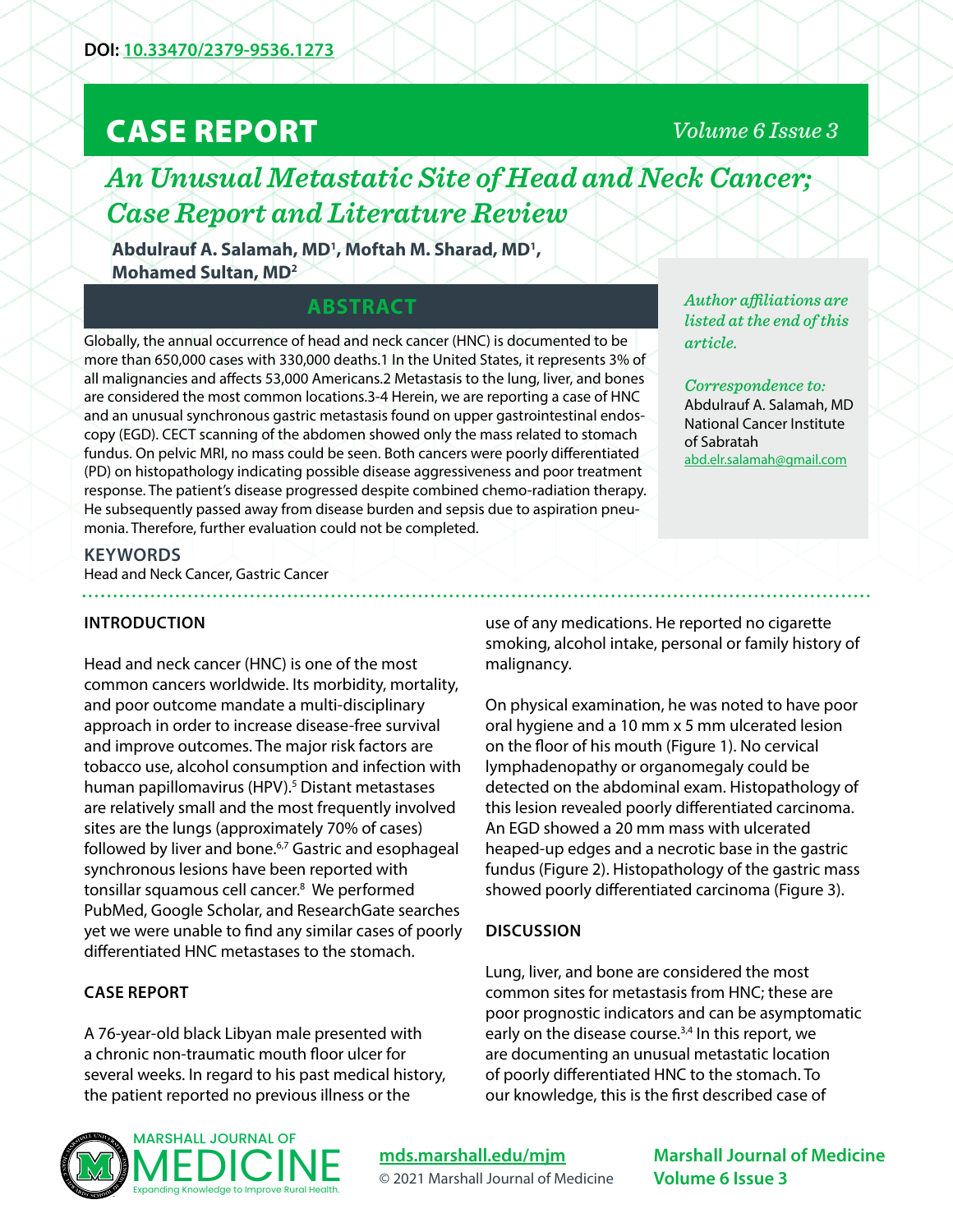

**FIGURE 1:** Ulcer in the floor of the mouth.

poorly differentiated HNC with metastasis to the stomach found during an upper endoscopic evaluation of the stomach. The most common sites of metastasis, lung, liver, and bone are free of cancer on CECT and MRI with contrast. This may indicate an unusual spreading pathway of tumors other than lymphovascular routes and possibly an emerging new disease phenotype. We think HNC is the primary source as the patient had poor oral dentures and low-socioeconomic status (SES) and has no risk factors for gastric cancer. Although a routine panendoscopy of the upper aerodigestive tract to evaluate for synchronous lesions has been debatable, it could be useful in selected, high-risk patients and those with poorly differentiated histology or aggressive disease phenotype.<sup>9</sup> Therefore, adding an upper gastrointestinal evaluation even in asymptomatic patients might be of additive value [to accurately stage the disease especially those with](https://www.ncbi.nlm.nih.gov/pmc/articles/PMC6448097/figure/fig1-1179554919838254/)  advanced-stage disease and identify appropriate therapy.



**FIGURE 2:** Ulcerated mass in the gastric fundus.



**[mds.marshall.edu/mjm](https://mds.marshall.edu/mjm/)** © 2021 Marshall Journal of Medicine

**Marshall Journal of Medicine Volume 6 Issue 3**